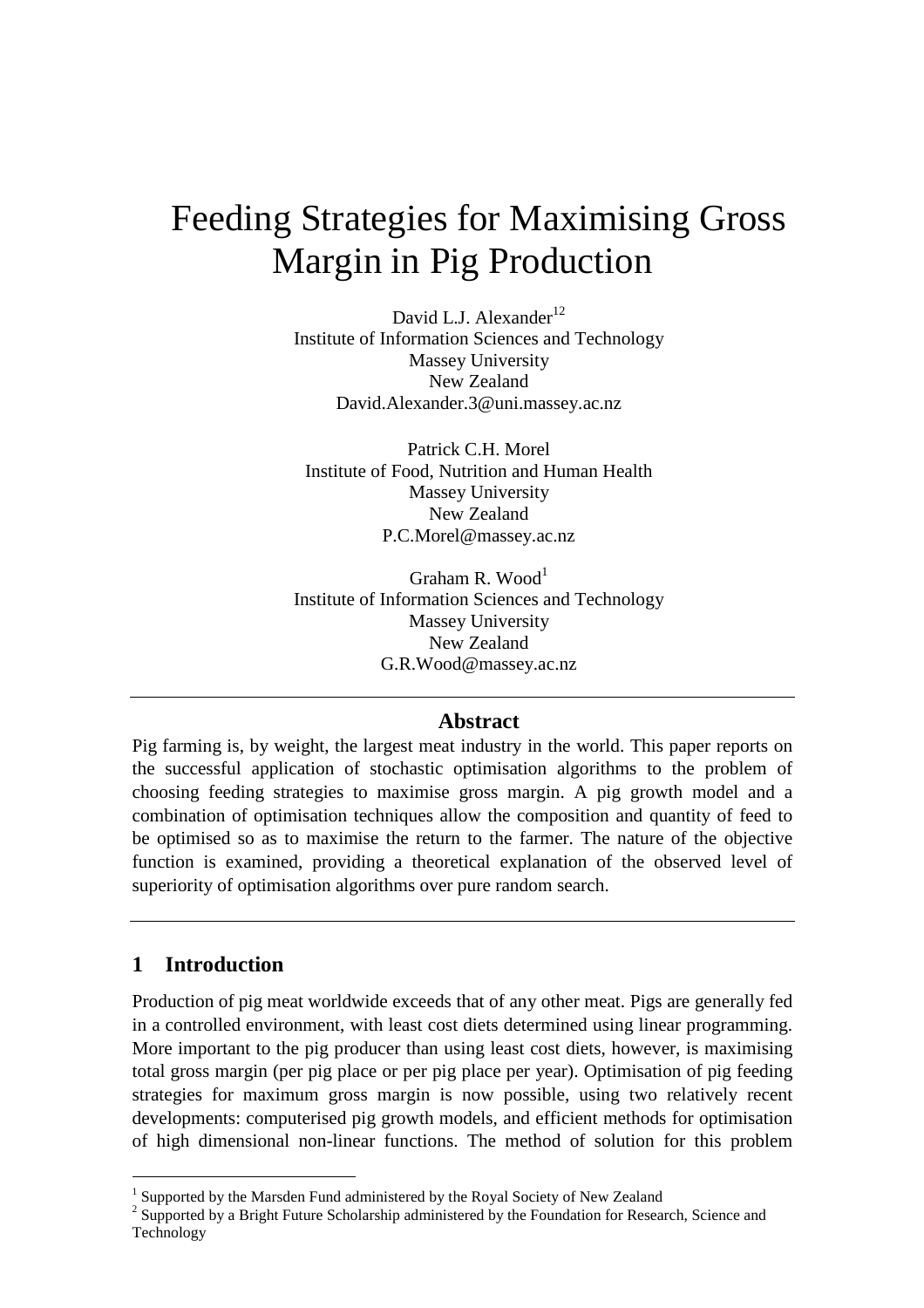involves a synthesis of optimisation techniques, traditional linear programming being employed as a sub-routine within the framework of a wider search algorithm. The purpose of this paper is to describe this problem, together with the solution methodology and some associated practical outcomes.

The format of the paper is as follows. In the next section the optimisation problem is formulated, the domain described and the objective function stated. Successful solution approaches are described in Section 3. The nature of the objective function is discussed in Section 4. A summary then concludes the paper.

## **2 Problem Formulation**

This section defines several variables associated with pig production, and introduces the pig growth model used to simulate growth of a pig by computer. This growth model, with the use of linear programming, is the mechanism by which values of input parameters are combined to provide a measure of the overall quality of the feeding strategy they define. This measure of quality is the objective function for optimisation, defined below. The complete formulation of the problem is then ready for input into a non-linear optimisation algorithm.

#### **2.1 Parameters**

Parameters affecting the farming of pigs from weaning until slaughter include some external factors; the summary characteristics of the pig; and the feeding strategy that is to be administered.

External factors are the cost of purchasing the weaner, the price schedule for pigs at slaughter, and the number of days required for farm maintenance after slaughter of one pig and before the purchase of another. These parameters are needed to evaluate the objective function. The first two are outside the farmer's control; the third is observed on farm.

The characteristics of different pig genotypes are summarised, as in DeLange [1], by three variables:

| $P_0$ | $=$ initial mass of protein in the weaner pig             |
|-------|-----------------------------------------------------------|
|       | $Pd_{\text{max}}$ = maximum daily protein deposition      |
|       | $\min LP = \min$ minimum allowable lipid to protein ratio |

The main area over which the pig producer has control is the feeding of the pig. A single feeding regimen can be summarised, as described in DeLange [1], by three parameters: *d*, *r* and *p*. A *feeding strategy F* is then a finite sequence of (*d*, *r*, *p*) triples, with each triple describing the diet for a fixed period, say one week. Here

- $d =$  digestible energy density, in MegaJoules per kilogram
- $r =$  minimum lysine to digestible energy ratio, in grams per MegaJoule
- $p =$  proportion of the *ad libitum* daily digestible energy intake

The *ad libitum* digestible energy intake for the pig at any given liveweight is determined on farm using monitor pens of pigs. Feed supplied, feed wasted and pig liveweight are recorded in order to determine the voluntary daily feed intake of the pig.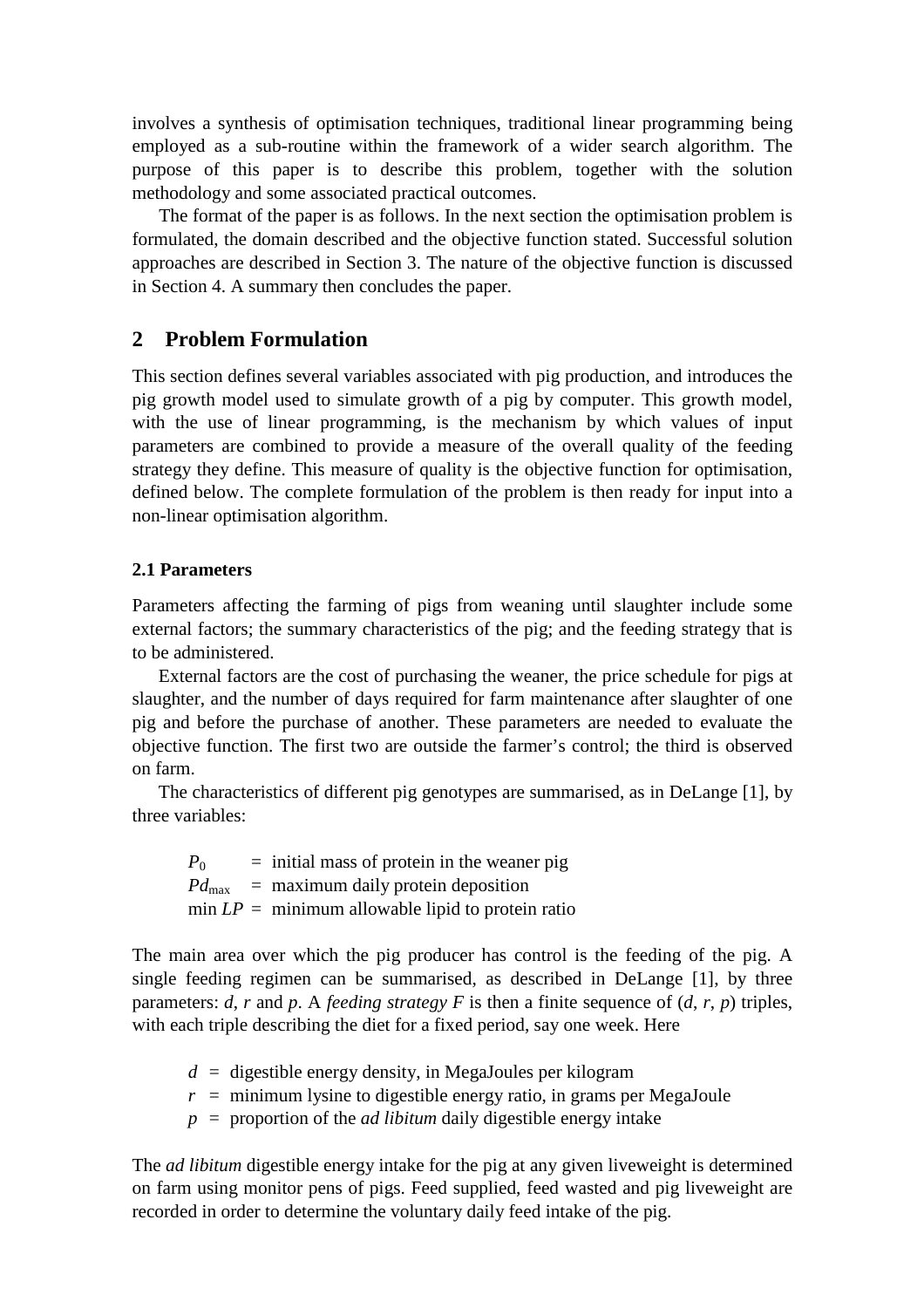For the purposes of this exposition a feeding strategy of ten (*d*, *r*, *p*) triples is used, each fed for one week, so the general point in the domain has the form

$$
F = (d_1, r_1, p_1; d_2, r_2, p_2; \ldots; d_{10}, r_{10}, p_{10})
$$

For the particular problem examined here, relevant to the New Zealand situation, a growth period of ten weeks is sufficient to include the most profitable solutions.

The energy content of the ingredients in the diet requires that *d* be at least 12 MJ/kg and no more than 16 MJ/kg. A sensible range for *r* is from 0.4 to 1.0 grams of lysine per MegaJoule; values outside this range are feasible, but this range has been found wide enough to encompass the most profitable diets and is in accordance with the opinion of pig nutritionists. Finally, *p* is allowed to vary between 0.5 and 1.0; nutritionists agree that pigs require at least 50% of their maximum voluntary digestible energy intake. In summary, the general point in the domain lies within (  $[12,16] \times [0.4,1] \times [0.5,1]$  )<sup>10</sup>, a hypercuboid in **R** 30 .

#### **2.2 The Pig Growth Model**

The pig growth model, from DeLange [1], simulates the growth of a pig with initial chemical body composition and growth parameters as defined above, under a given feeding strategy. The critical outputs after each day of simulated growth are backfat thickness and carcass weight.

A linear program is used to find the minimum cost diets for the given feeding strategy. The constitution of these diets is then used in simulating the growth of the pig.

A sample linear program is illustrated in Table 1. Diet cost per kilogram is minimised, subject to the *d* and *r* values in the (*d*, *r*, *p*) triple. Parameter *d* is incorporated in an equality constraint for the digestible energy total. Together with parameter *r* it also dictates the minimum lysine level in the diet. The other amino acids are constrained to be present in at least certain proportions to lysine, to ensure ideal protein balance. Parameter *p* and the *ad libitum* digestible energy intake curve then determine the total feed intake and so the minimum daily feed cost.

|                         | Barley            |        | Soyabean | $\cdots$                     | Meat and Bone |          |                |
|-------------------------|-------------------|--------|----------|------------------------------|---------------|----------|----------------|
| minimise:               | 0.25B             | $+$    | 0.715S   | $+  +$                       | 0.50M         |          |                |
| Digestible energy       | 13.20B            | $+$    | 15.860S  | $+$ +                        | 12.50M        | $\equiv$ | d              |
| Lysine lower bound      | 3.19B             | $+$    | 27.330S  | $+  +$                       | 16.19M        | $\rm{>}$ | dr             |
| Balanced amino acid     | 2.85B             | $+$    | 10.740S  | $+$ $+$                      | 20.30M        |          | $\geq 0.62 dr$ |
| lower bounds            | 1.20B             | $+$    | 4.680S   | $+  +$                       | 1.09M         |          | $\geq 0.19dr$  |
| $\cdot\cdot\cdot$       | $\cdots$          |        |          |                              | .             |          | .              |
| Mineral bounds          | 0.50B             | $^{+}$ | 3.000S   | $+$ $+$                      | 105.00M       | $\geq$   | 8              |
| .                       | 0.50B             | $^{+}$ | 3.000S   | $+  +$                       | 105.00M       | $\,<\,$  | 13             |
| .                       | 3.10 <sub>B</sub> | $+$    | 2.600S   | $+$ $+$                      | 52.00M        | $\geq$   | 7              |
|                         | 3.10 <sub>B</sub> | $+$    | 2.600S   | $+  +$                       | 52.00M        | $\,<\,$  | 11             |
|                         | .                 |        | .        | .                            | .             |          | $\cdot$        |
| Ingredient upper bounds | $-0.40B$          | $^{+}$ | 0.600S   |                              | 0.40M         | $\geq$   | $\Omega$       |
| .                       | $-0.10B$          |        | 0.100S   |                              | 0.10M         | $\geq$   | $\Omega$       |
|                         | .                 |        |          |                              |               |          |                |
| Diet mass               | B                 | $^{+}$ | S        | $^{+}$<br>$^{+}$<br>$\ddots$ |               |          |                |

Table 1. Linear program providing the least cost diet.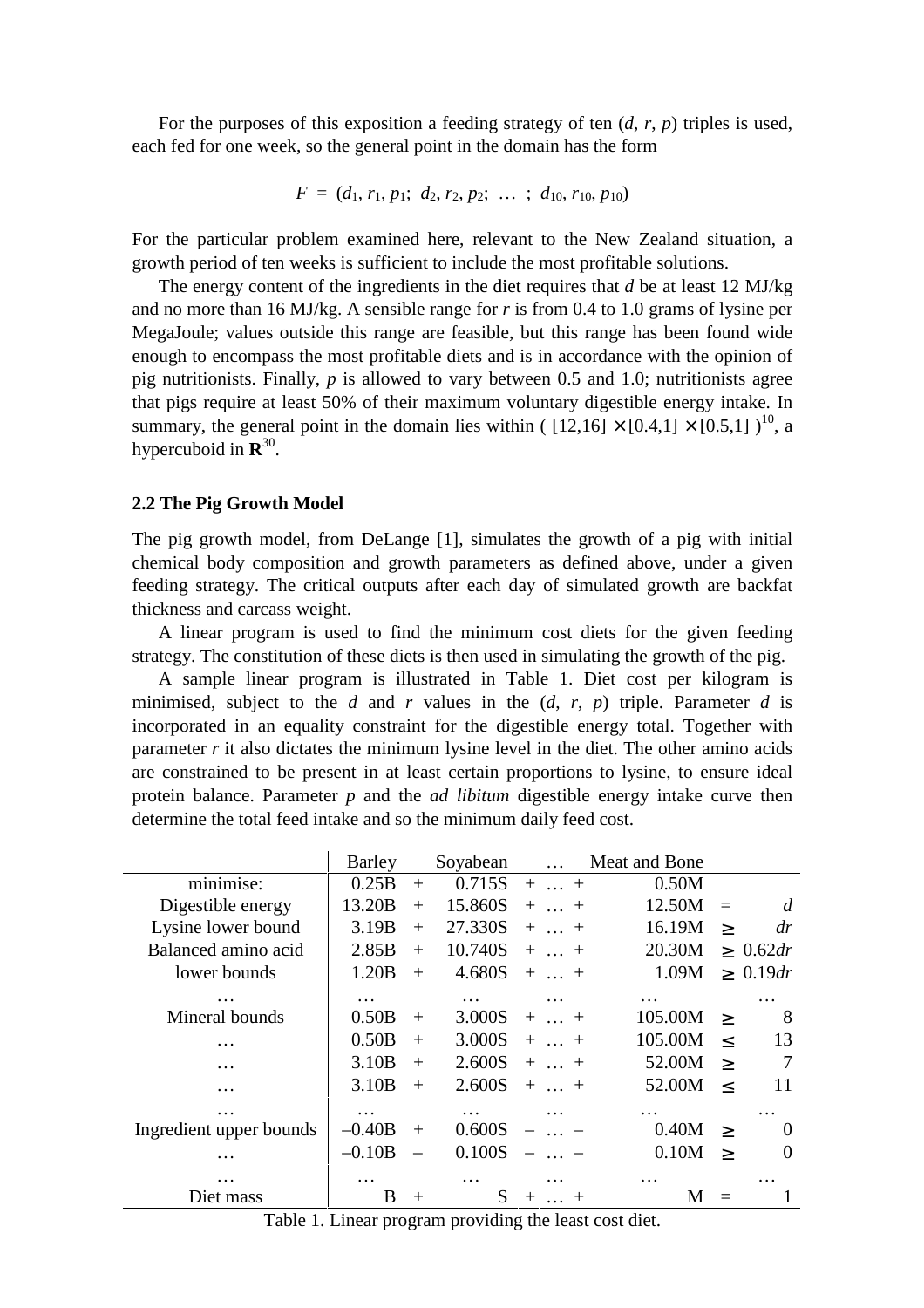For a given feeding strategy, the model allows calculation of total feed costs for the pig, as well as the final backfat thickness and carcass weight. These outputs will be used to evaluate the objective function.

#### **2.3 The Objective Function**

Pig farmers wish to maximise gross margin per pig place per year, namely

(Gross Return – Total Feed Costs –Weaner Cost) per pig place per year

The gross return to the farmer is determined by the price schedule for pigs at slaughter, which typically depends on backfat thickness and carcass weight. A 1998 New Zealand schedule is reproduced in Table 2. For pigs in the best categories (backfat thickness from 6mm to 9mm and carcass weight between 50kg and 55kg) the producer receives NZ\$3.10/kg.

|          | Weight (kg) |      |      |      |      |      |      |      |      |      |      |
|----------|-------------|------|------|------|------|------|------|------|------|------|------|
|          | 35.0        | 35.1 | 40.1 | 45.1 | 50.1 | 55.1 | 60.1 | 65.1 | 70.1 | 75.1 | 80.1 |
| Fat (mm) | and         | to   | to   | to   | to   | to   | to   | to   | to   | to   | and  |
|          | under       | 40.0 | 45.0 | 50.0 | 55.0 | 60.0 | 65.0 | 70.0 | 75.0 | 80.0 | over |
| Under 6  | 250         | 250  | 250  | 250  | 250  | 250  | 250  | 250  | 250  | 250  | 250  |
| $6$ to 9 | 310         | 310  | 310  | 310  | 310  | 295  | 295  | 280  | 280  | 280  | 275  |
| 10 to 12 | 285         | 285  | 285  | 285  | 285  | 280  | 280  | 280  | 280  | 280  | 275  |
| 13 to 15 | 190         | 190  | 190  | 215  | 215  | 245  | 245  | 245  | 245  | 245  | 245  |
| 16 to 18 | 150         | 150  | 150  | 150  | 150  | 165  | 165  | 165  | 165  | 165  | 165  |
| Over 18  |             |      |      | 120  | 120  | 135  | 135  | 135  | 135  | 135  | 135  |

Table 2. New Zealand price schedule giving prices in cents per kg for pigs at slaughter, as at 24 August 1998. \$9.40 per carcass is deducted for levies.

The objective function of interest is  $g(F)$ , the gross margin per pig place per year associated with feeding strategy *F*. This is calculated as  $\max_{x} g(F, x)$ , where  $g(F, x)$  is the gross margin per pig place per year when feeding strategy  $F$  is administered for  $x$ days,  $x \le 70$ .

In the first step, the gross margin per pig place per year is calculated for a given feeding strategy *F* and number of days  $x \le 70$  for which it is fed, as detailed in Figure 3.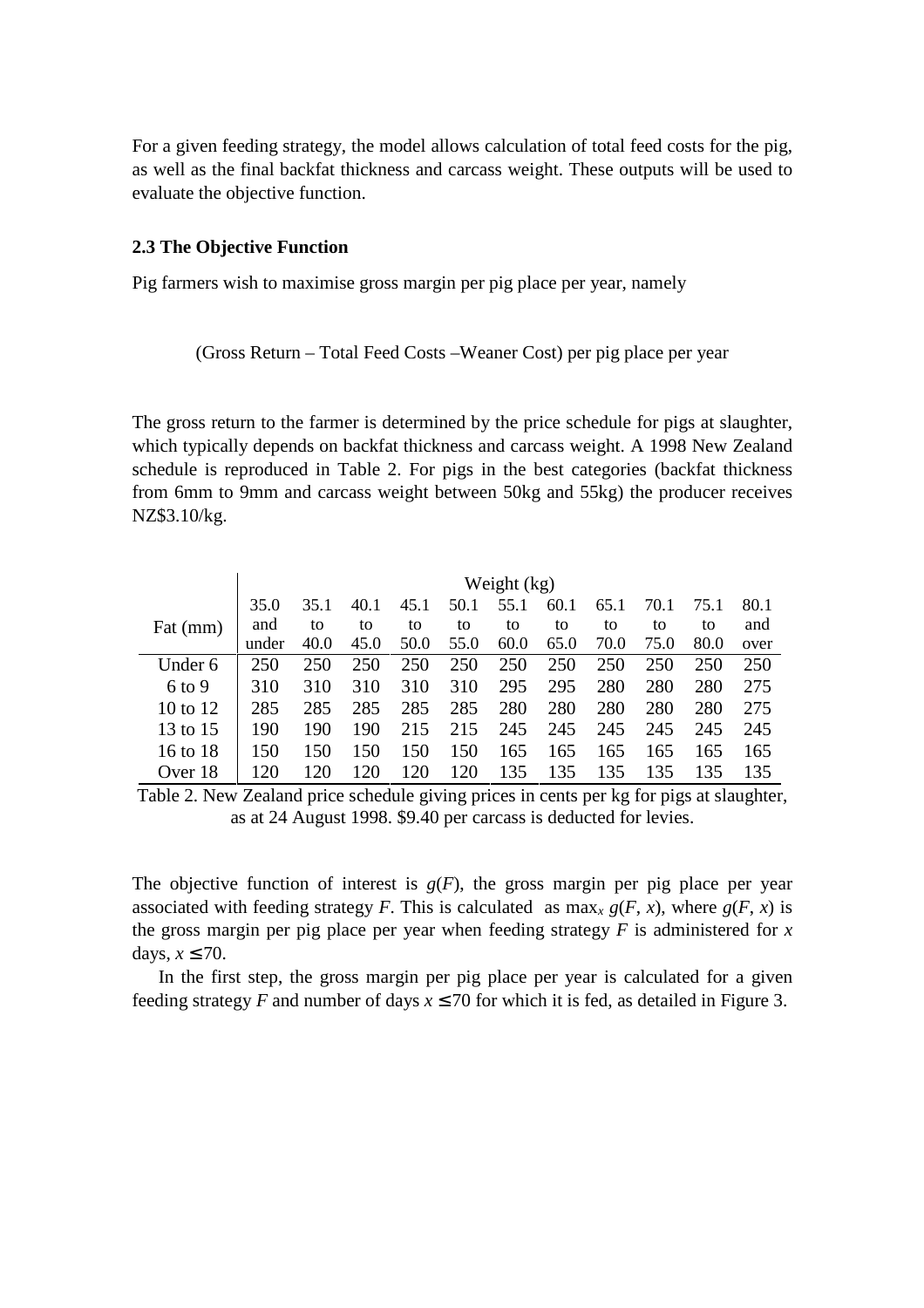

Figure 3. Flow chart for calculation of  $g(F, x)$ .

A linear program finds the minimum cost diets for the given feeding strategy. The pig growth model and price schedule are then used to find the market return per pig, from which the gross margin per pig place per year  $g(F, x)$  may be calculated.

Finally,  $g(F)$  is found as the maximum in the array  $(g(F,1), g(F,2), \ldots, g(F,70))$ .

To summarise: a linear program and a pig growth model allow evaluation of the gross margin per pig place per year for any feeding strategy. The objective function is now maximised over a high dimensional hypercuboid, using a non-linear program.

## **3 Solution Algorithms**

Complexities of the pig growth model and the use of linear programming and maximisation over x mean that the objective function is of the "black box" variety; it is not known analytically. Solution algorithms thus require many objective function evaluations, involving substantial computation. The domain is also of moderately high dimension.

Simulated annealing [3] and genetic algorithms [2] are both successful stochastic approaches to the problem, while a satisfactory deterministic approach is provided by the Nelder-Mead algorithm [4]. They typically yield, for the particular problem used, a gross margin of around NZ\$280 per pig place per year. Pure random search, however, is not successful. Figure 4 shows the progress of a genetic algorithm on the problem, compared with that of Pure Random Search. In 30 seconds a genetic algorithm can find a feeding strategy superior to that reached by pure random search in over 100 hours! Pure random search, in that time, reaches a solution of approximately NZ\$250 per pig place per year.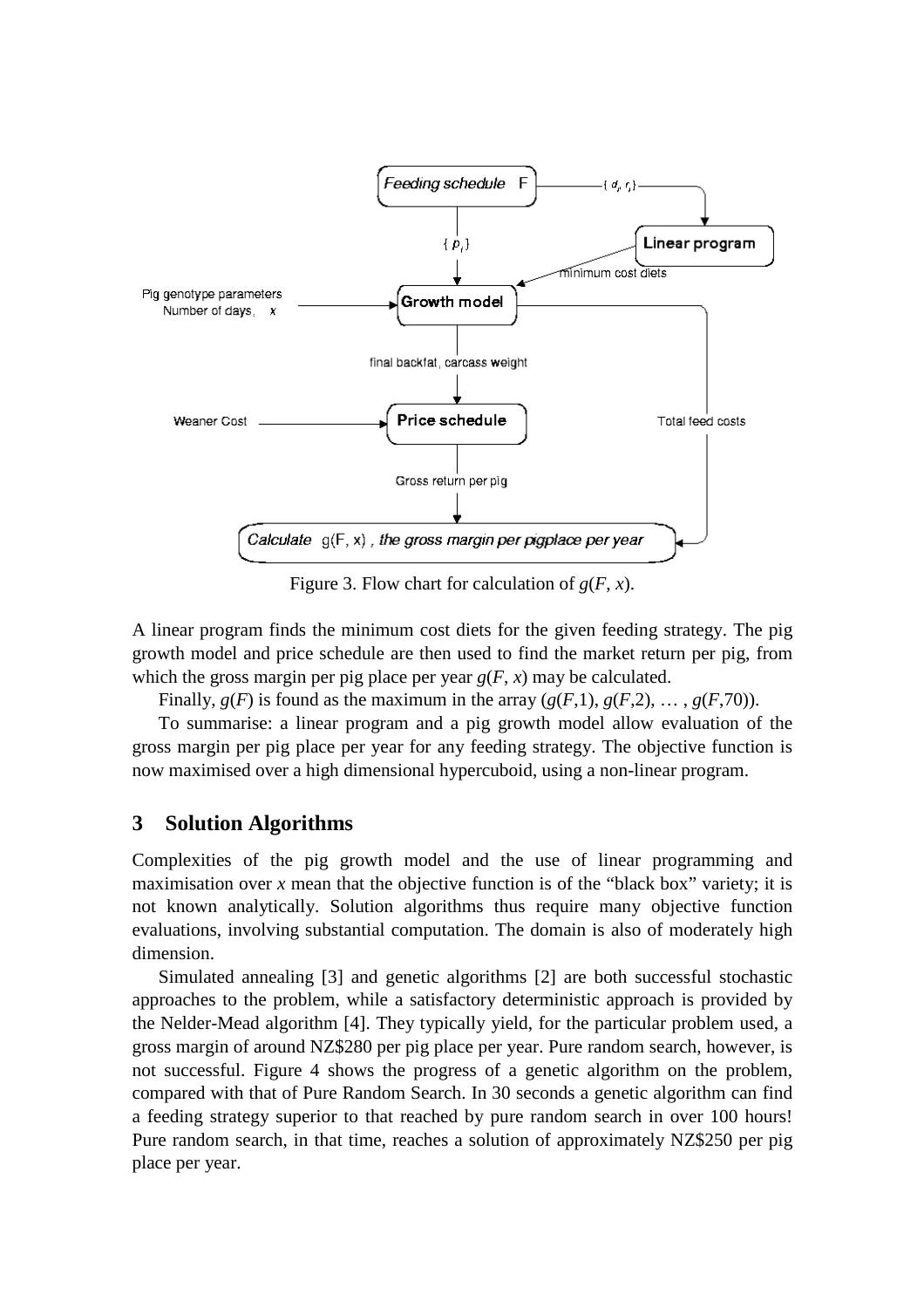

Figure 4. Comparison of a genetic algorithm and pure random search, in maximising the gross return per pig place per year.

Table 5 displays the final results of a successful run. It lists the values of *d*, *r* and *p* in the best solution; the cost in cents per kilogram of each diet is also given. Slaughter date *x* was selected as 63 days, so the parameters for the tenth week were not used and are not shown.

| Week           | d     | r     | p     | Cost (c/kg) |
|----------------|-------|-------|-------|-------------|
| 1              | 14.51 | 0.791 | 0.961 | 41.24       |
| 2              | 14.57 | 0.627 | 1.000 | 35.93       |
| 3              | 14.40 | 0.554 | 1.000 | 33.10       |
| $\overline{4}$ | 13.14 | 0.568 | 0.840 | 30.61       |
| 5              | 14.34 | 0.493 | 0.873 | 31.00       |
| 6              | 14.18 | 0.478 | 0.850 | 30.20       |
| 7              | 13.58 | 0.758 | 0.510 | 37.55       |
| 8              | 13.14 | 0.550 | 0.670 | 30.07       |
| 9              | 14.14 | 0.528 | 0.680 | 31.66       |

Table 5. Weekly values of *d*, *r* and *p* and cost per kilogram of diet for a solution found using a genetic algorithm.

The linear program then provides the ingredients for each diet in the feeding strategy, together with the optimal proportion of each ingredient by weight. For example, a kilogram of the first diet in table 3 contains 510g barley, 280g soyabean and 100g wheat by-product, with the remainder made up of meat and bone meal, soya oil, salt and synthetic amino acids.

In practice, feeding regimens cannot be administered precisely. Allowing for a practicable tolerance of 0.05 in each parameter of each diet, however, it can be seen that the optimal solution is still only one part of the defined solution space in  $10^{40}$ . An intelligent search method is needed in order to find solutions approaching this optimum, as comparison with pure random search has shown. Even with only three distinct diets (as is common in practice today), the optimal solution is one part in  $10^{12}$ . A useful,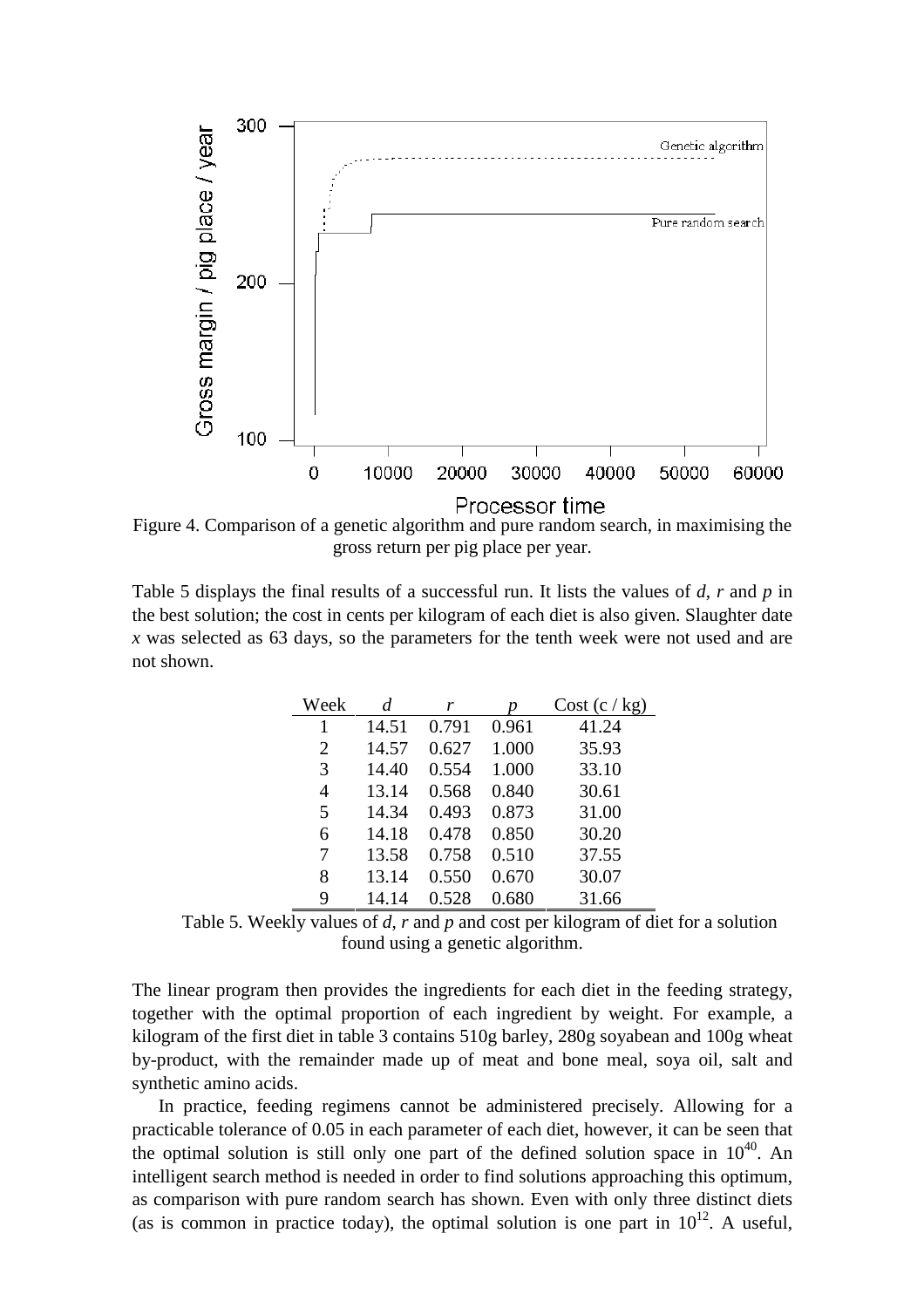practical solution region remains a needle in a high dimensional haystack. As pig producers move toward continuous feeding, the number of distinct diets available for the pig, and thus the dimension of the problem, will increase. The need for intelligent optimisation methods will become even more pressing.

# **4 The Nature of the Objective Function**

A question that always vexes the global optimiser is whether the overall optimum has been reached. In order to investigate this question in this context, further information about the nature of the objective function is obtained in two steps:

- 1. The value of the objective function along randomly taken domain cross-sections through the best known solution is examined. This provides evidence that a solution close to the optimum has been reached, and suggests that the objective function takes the shape of a single peaked, but very craggy, high-dimensional volcano.
- 2. The performance of pure random search is compared with the expected performance if the form was broadly that of this "craggy volcano". The observed agreement between the two provides support for the hypothesised objective function shape.

## **4.1 Cross-section**

Figure 6 shows the typical shape of the objective function along a random cross-section through the putative argmax. Overall, the function appears to be unimodal. Jumps in the function are caused by the step function nature of the price schedule and the fact that the pig must grow a whole number of days.



Figure 6. The approximately volcano shape of a section through the objective function at the best known solution.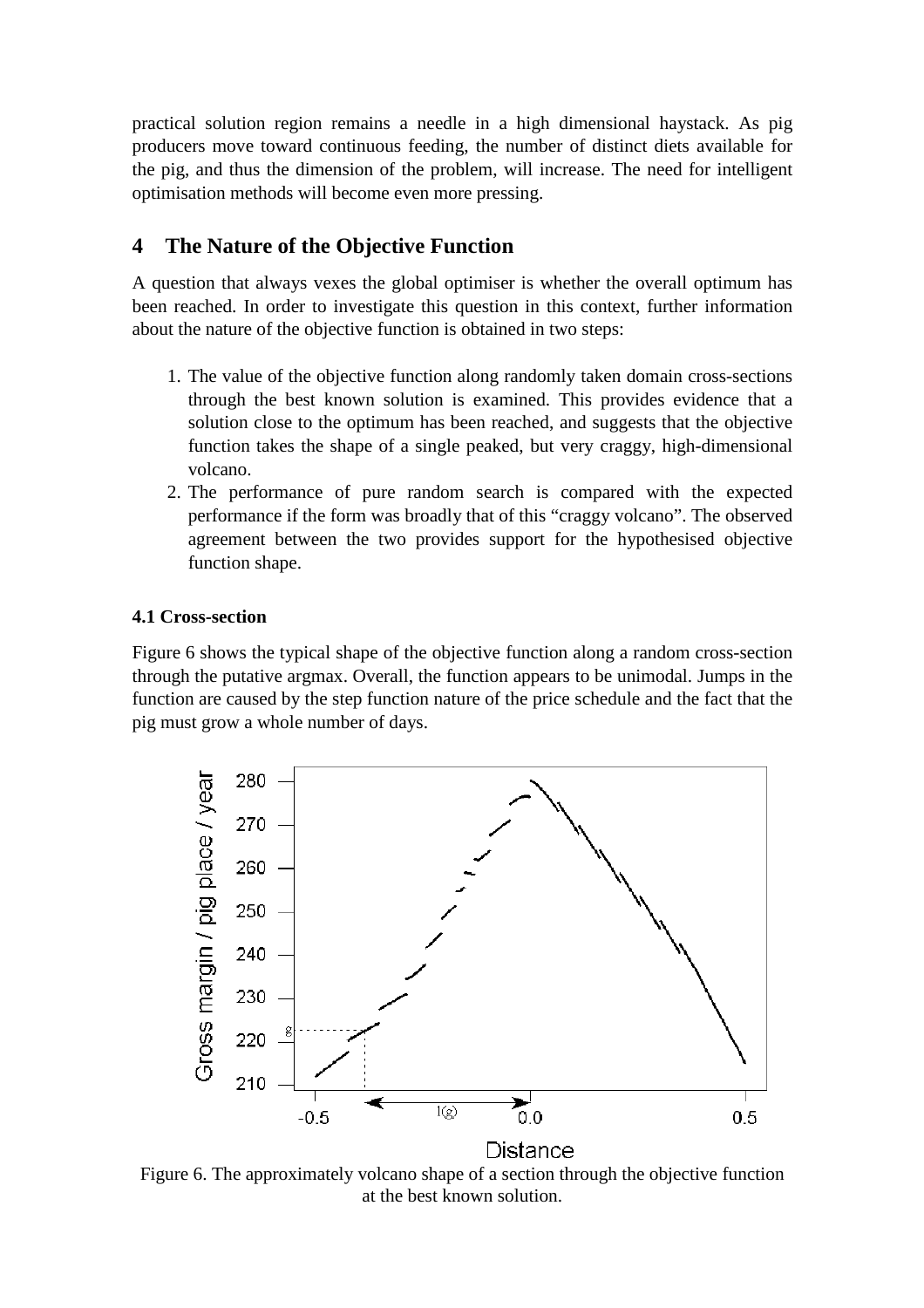Through examination of many such cross-sections, an average relationship can be set up between *g*, the gross margin per pig place per year, and *l*(*g*), the distance between the corresponding place in the domain and the best known solution (as illustrated in Figure 6). The expected number of iterations until convergence to a particular level for pure random search will be the reciprocal of the probability that a given iteration falls in the associated level set. This probability is the relative volume of the level set. Assuming roughly hyper-spherical level sets for the objective function, the probability is

$$
\frac{\pi^{15}l(g)^{30}}{15!V}
$$

where *V* is the volume of the hypercuboid domain. By estimating  $l(g)$ , the expected performance of pure random search on the problem can be predicted.

#### **4.2 Pure Random Search Comparison**

Figure 7 compares this theoretical expected number of pure random search iterations to reach a given gross margin per pig place per year with a step function recording progress of a particular run.



Figure 7. Comparison of the predicted time to reach a given value (dotted line) with the time required in a particular run of pure random search (solid line).

Evidently the forms of the two curves are indeed similar. However, actual runs tend (as depicted in Figure 7) to be slightly higher than the predicted curve calculated based on the estimated relationship between *g* and  $l(g)$ , assuming hyperspherical level sets. This may well indicate that smaller peaks exist. There are also some cross-sections where the objective function does not decrease very rapidly. Overall there is evidence that the level sets have slightly greater relative volume than predicted.

However, the general agreement in shape provides support for the form of the postulated relationship between *g* and  $l(g)$ , and for the suggestion that the objective